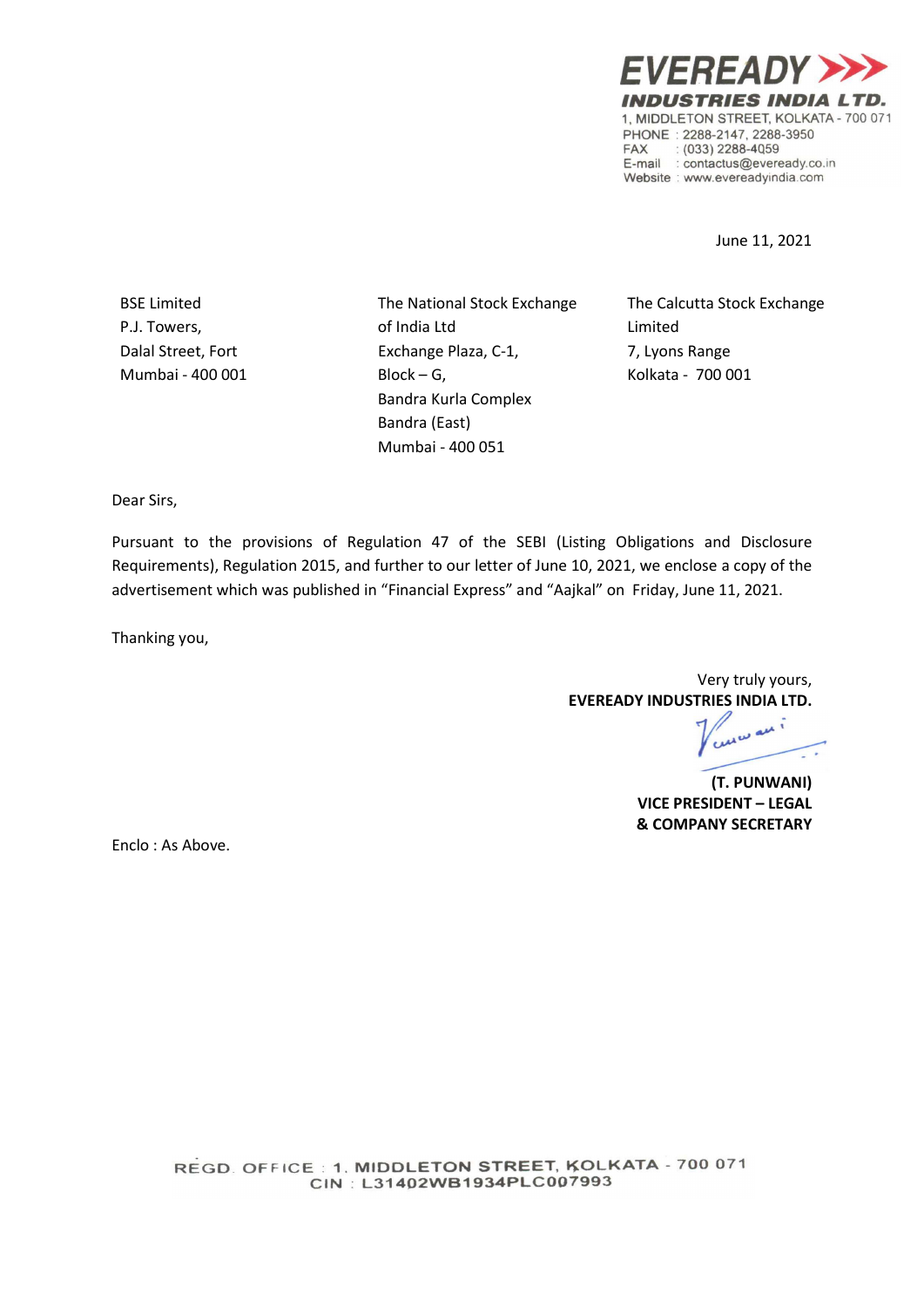**MUMBAI, FRIDAY, JUNE 11, 2021** *<b>DILLEXPRESS.COM PHOTORS ASSESTED ASSESS.COM AND A CONTINUES A FACEBOOK, APP AVAILABLE CHAPP STORE FIRAISTORE* **WWW.FINANCIALEXPRESS.COM** 



**•o""•· FRIDAY, JUNE 11, 2021** 

## *EVEREADY*►►► *INDUSTRIES IND/A LTD.*

Registered Office: 1, Middleton Street, Kolkata - 700071 CIN : L31402WB1934PLC007993; Tel: 91-33-22883950; Fax: 91-33-22884059 Email: investorrelation@eveready.co.in; Website: www.evereadyindia.com

Notice is hereby given that a meeting of the Board of Directors of the Company will be held on Friday, June 18, 2021, to inter-alia, consider and approve the Audited Financial Results and the recommendation of a Dividend, if any, for the financial year ended March 31, 2021.

The said Notice can be accessed on the Company's website at http://www.evereadyindia.com and may also be accessed on the Stock Exchange websites at http://www.bseindia.com, https://www.nseindia.comand http://www.cse-india.com.

By Order of the Board **Eveready Industries India Ltd.**  (T. Punwani) Vice President - Legal & Company Secretary

Kolkata June 10, 2021